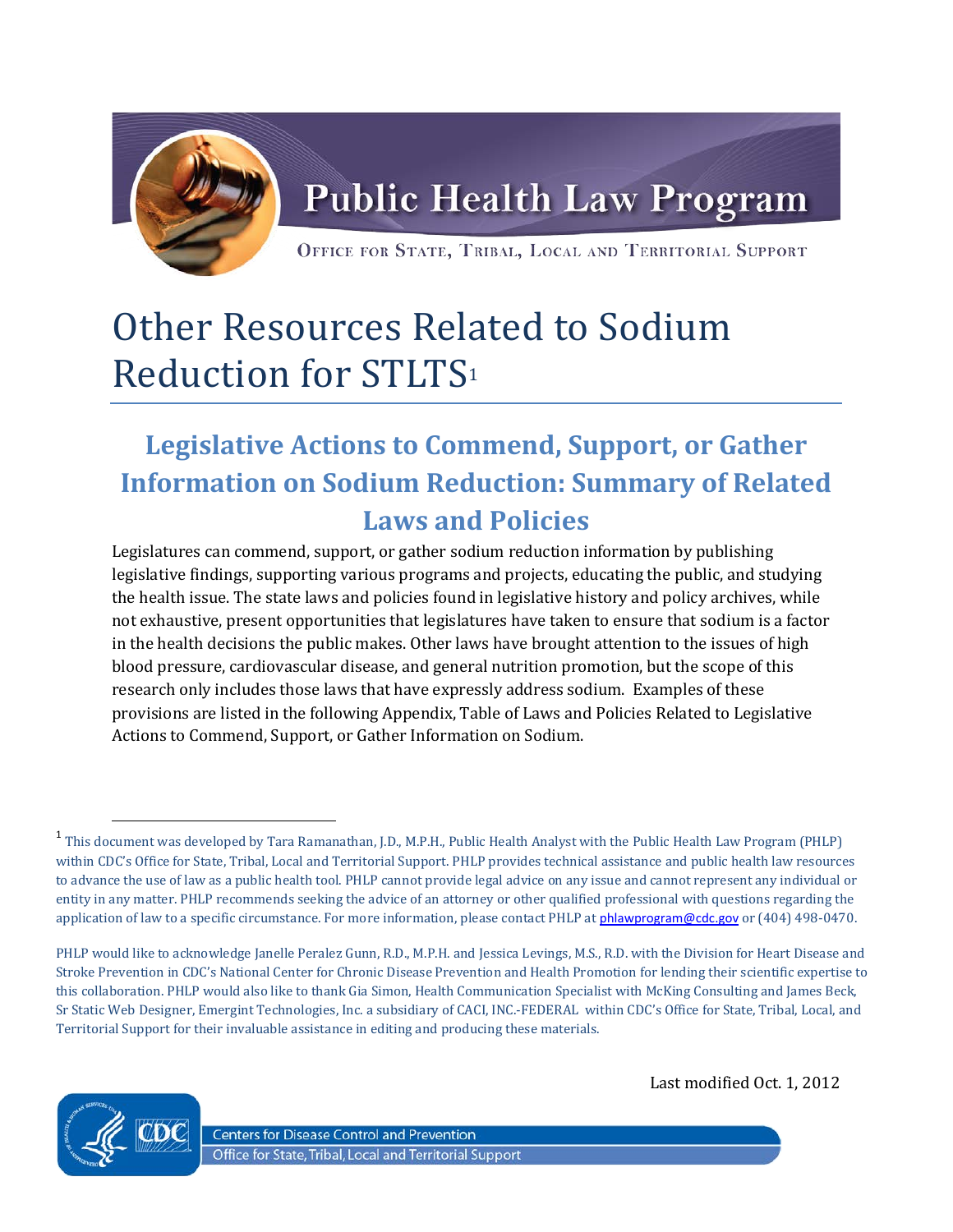Three states commended or supported various activities surrounding dietary sodium:

- California's legislature passed a resolution in 2008 urging the US Food and Drug Administration (FDA) to respond the public consumption of sodium by reclassifying it as an additive in food. That resolution also urged the US Department of Agriculture and the US Department of Health and Human Services to set new guidelines addressing the amount of sodium in foods.
- North Carolina's legislature supported measures aimed at decreasing heart disease and stroke and encouraged its citizens to reduce dietary sodium in a 2011 resolution.
- Finally, a South Dakota law authorized the state Board of Education to adopt a policy recommending standards for food and beverages to local agencies, including that schools offer fruits and vegetables without added sodium and remove salt shakers from all cafeteria tables.

A Louisiana law authorized regulations to gather information on sodium, particularly requiring foods sold in schools to be analyzed for sodium content, and requiring availability of sodium information from manufacturers of certain foods in schools in order to conduct nutrient analyses of menus, compare nutritional contents of like or similar products, and serve as an incentive for food companies to improve the nutritional content of their products. Louisiana's legislature also directed its Department of Social Services to assess efforts to promote healthy food choices among recipients of the federal Supplemental Nutrition Assistance Program (SNAP), acknowledging that foods purchased may be high in sodium.

State legislatures in Colorado, Illinois, and New Jersey acknowledged sodium's role in healthy diets and lifestyles in findings related to other nutrition laws. In an effort to educate the public, Pennsylvania's legislature adopted a resolution recognizing May 2009 as National High Blood pressure Education Month, listing salt and sodium as risk factors for that condition.



Last modified Oct. 1, 2012

**Centers for Disease Control and Prevention** Office for State, Tribal, Local and Territorial Support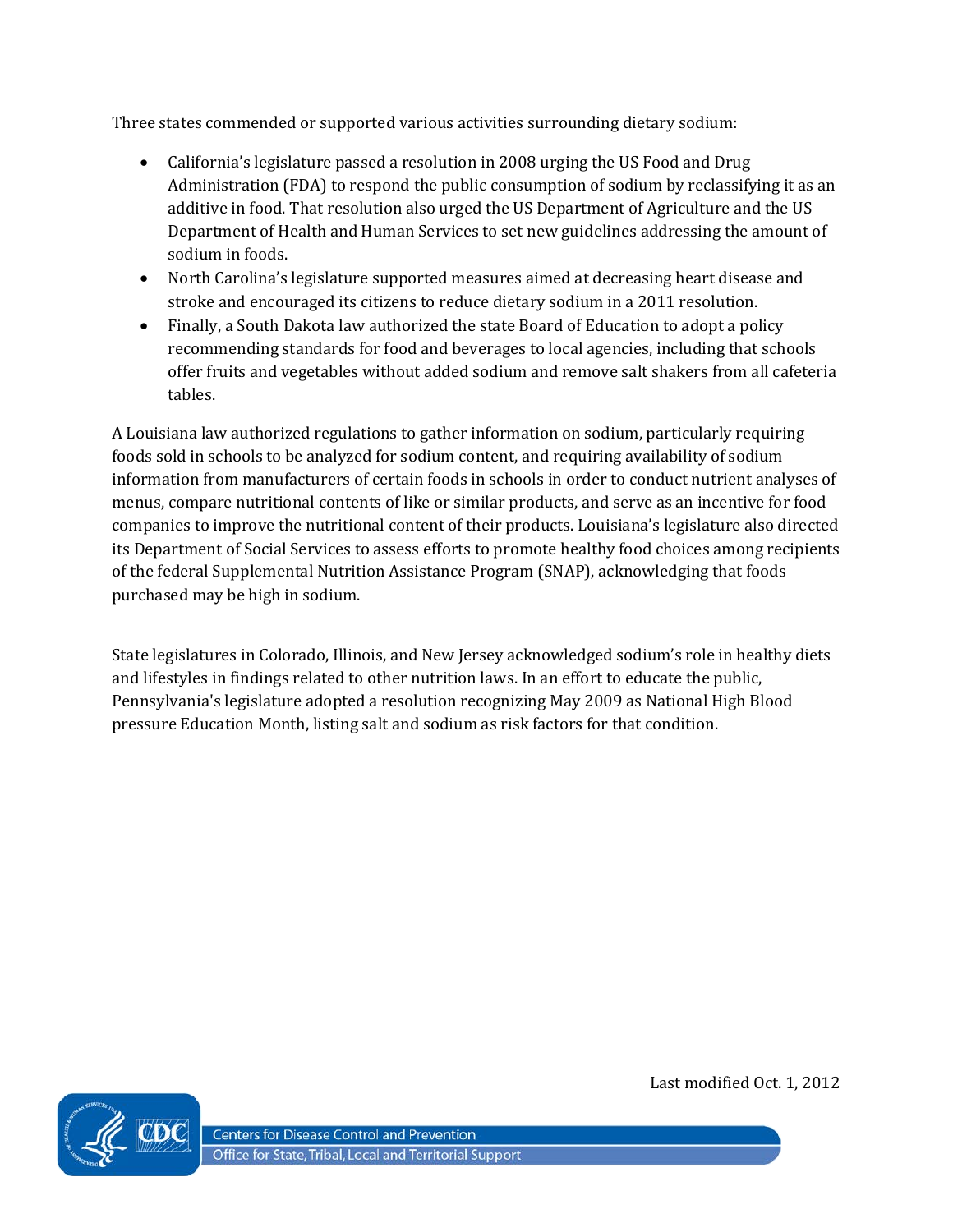## **Other Resources Related to Sodium Reduction for STLTs**

## **Appendix: Table of Laws and Policies Related to Legislative Actions to Commend, Support, or Gather Information on Sodium Reduction**

| <b>State</b> | <b>Policy Type</b>                       | <b>Citation</b>                                                  | <b>Authority</b>                           | <b>Brief Description</b>                                                                                                                                                                                                                                                                                                                                                                                                                                                                                    | <b>Effective Date</b>                 |
|--------------|------------------------------------------|------------------------------------------------------------------|--------------------------------------------|-------------------------------------------------------------------------------------------------------------------------------------------------------------------------------------------------------------------------------------------------------------------------------------------------------------------------------------------------------------------------------------------------------------------------------------------------------------------------------------------------------------|---------------------------------------|
| CA           | Resolution<br>support                    | S. Res. 28, 2008 Leg. Ch.<br>107 (Ca. 2008)                      | None found                                 | • Urges FDA to respond to issue of<br>sodium consumption by<br>reclassifying sodium as an<br>additive<br>• Urges USDA and HHS to respond<br>by setting new food guidelines<br>addressing the amount of sodium<br>in foods                                                                                                                                                                                                                                                                                   | Aug. 7, 2008                          |
| CO           | Statute<br>findings                      | 2012 Colo. Legis. Serv. Ch.<br>256 (S.B. 12-068) (West)          | N/A                                        | States in legislative findings that<br>overall healthy lifestyles include<br>low intake of sodium                                                                                                                                                                                                                                                                                                                                                                                                           | June 4, 2012                          |
| IL           | Statute<br>findings                      | 105 ILL. COMP. STAT. ANN.<br>5/10-20.55 (West 2012)              | N/A                                        | States in legislative findings that<br>overall healthy lifestyles include<br>low intake of sodium                                                                                                                                                                                                                                                                                                                                                                                                           | Feb. 7, 2012                          |
| LA           | Regulations<br>information-<br>gathering | LA. ADMIN. CODE tit. 28, pt.<br>XLIX, §§ 701, 705, 709<br>(2006) | LA. REV. STAT. ANN. § 17:191-199<br>(1950) | Requires foods sold in schools to<br>undergo computerized nutrient<br>analysis that includes sodium<br>(though without set quantity) and<br>maintenance of manufacturer's<br>Nutrient Analysis and Nutrition<br>Facts label that provides sodium<br>information that may be used to<br>• Conduct nutrient analyses of<br>menus<br>• Compare nutritional contents of<br>like or similar products<br>• Serve as an incentive for food<br>companies to improve the<br>nutritional content of their<br>products | Last amended<br>effective May<br>2006 |
|              | Resolution                               | H. Res. 150, 2010 Leg.                                           | None found                                 | Directs Department of Social                                                                                                                                                                                                                                                                                                                                                                                                                                                                                | June 6, 2010                          |